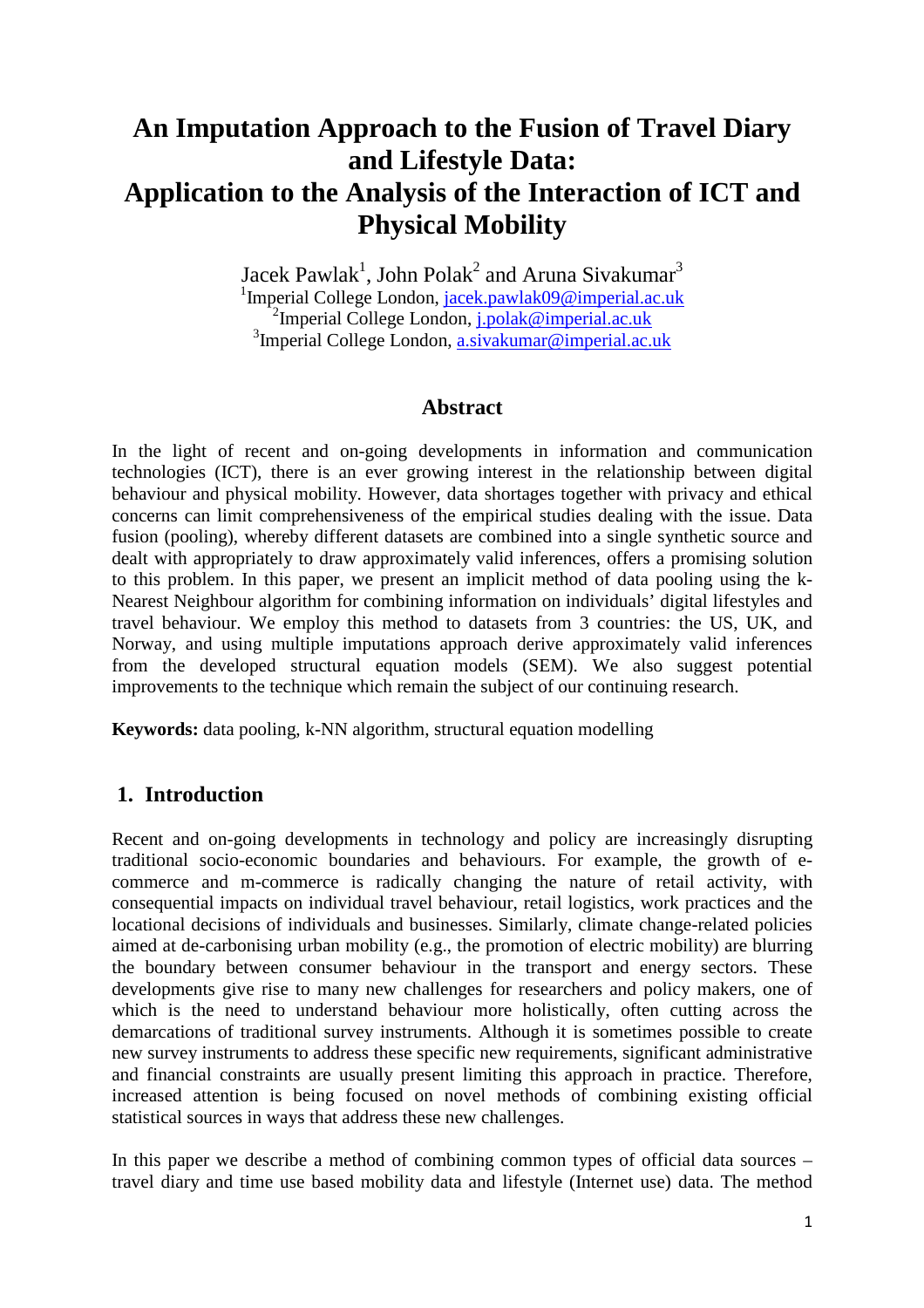operates at the unit record level to produce a fused synthetic dataset, in which each record comprises information from each dataset. The paper presents the statistical methods involved and describes an application to the study which combines travel diary and Internet use data to study interactions between digital behaviour and physical mobility. As such, it is organised into a number of sections. Section 2 presents the motivation and context of the work. Section 3 presents the proposed data fusion methodology and describes its practical implementation in the context combining mobility and lifestyle data, using datasets from the US, UK and Norway. Section 4 presents the application of the fused datasets to the analysis of the interaction of digital lifestyles and physical mobility using a structural equation modelling (SEM), discusses the usefulness of the method, as well as the associated challenges and possible improvements. The final section presents some overall conclusions from the work.

# **2. Motivation and Context**

The motivation for the development of the method described in this paper is the growing need to better understand the relationship between digital behaviour and physical mobility. The need to understand, explain and model these relationships has been an important research topic in the domain of transport studies since at least 1980s (Salomon 1986; Mokhtarian 1990). However, in recent years the growth both in the range and penetration of ICT-based services and activities (e.g., e-leisure, e-entertainment, e-banking, e-education, e-government, e-healthcare, e-commerce etc.) has led to renewed interest (Golob and Regan 2001). Whilst some researchers have argued that the existence of increasing opportunities to undertake activities in a virtual mode will lead to a reduction in physical mobility, the empirical evidence suggests considerably greater complexity (Salomon 2000; Andreev et al. 2010).

The impacts of ICT on travel behaviour are rarely confined to reduction in travel demand. On the contrary, they typically involve changes in the whole activity pattern, such as travel timing, frequency, destination, purpose, mode, sharing patterns, and also increase in travel demand (Senbil 2009; Singh et al. 2011). Indeed, even the assumption of clear-cut distinction between physical and virtual activities has started to become blurred, especially in the presence of simultaneous activities, e.g., working on laptop while travelling on a train (Lyons and Urry 2005; Pawlak et al. 2011). A number of researchers studied these complex relationships using a flexible and convenient SEM approach (Golob 2003; Choo and Mokhtarian 2007; Wang and Law 2007). However, untangling the effects of technological developments and changes in digital lifestyles on travel behaviour and providing credible explanations and predictions requires simultaneous unit level detailed information on digital activity and lifestyle, physical mobility and relevant background demographic factors.

No single data source can provide all these data. On the one hand, conventional travel diary data of the type collected by many European countries records unit level physical mobility and certain demographics but contains no information on digital lifestyles (Stopher 1992, 2000; Axhausen 1998, 2008). On the other hand, Internet use, lifestyle data or opinions surveys contain richer and richer information on digital activity and demographics but only the most rudimentary information, if at all, on mobility (Hamermesh et al. 2005; Noce and McKeown 2008). Additionally, more and more sophisticated methods of passive data collection, e.g., via GPS and GSM enabled devices, or specialised transaction monitoring software raise significant privacy and ethical concerns regarding the extent to which a single dataset can simultaneously include information on different aspects of an individual's activity. However, increasingly the application to advanced models requires rich (multi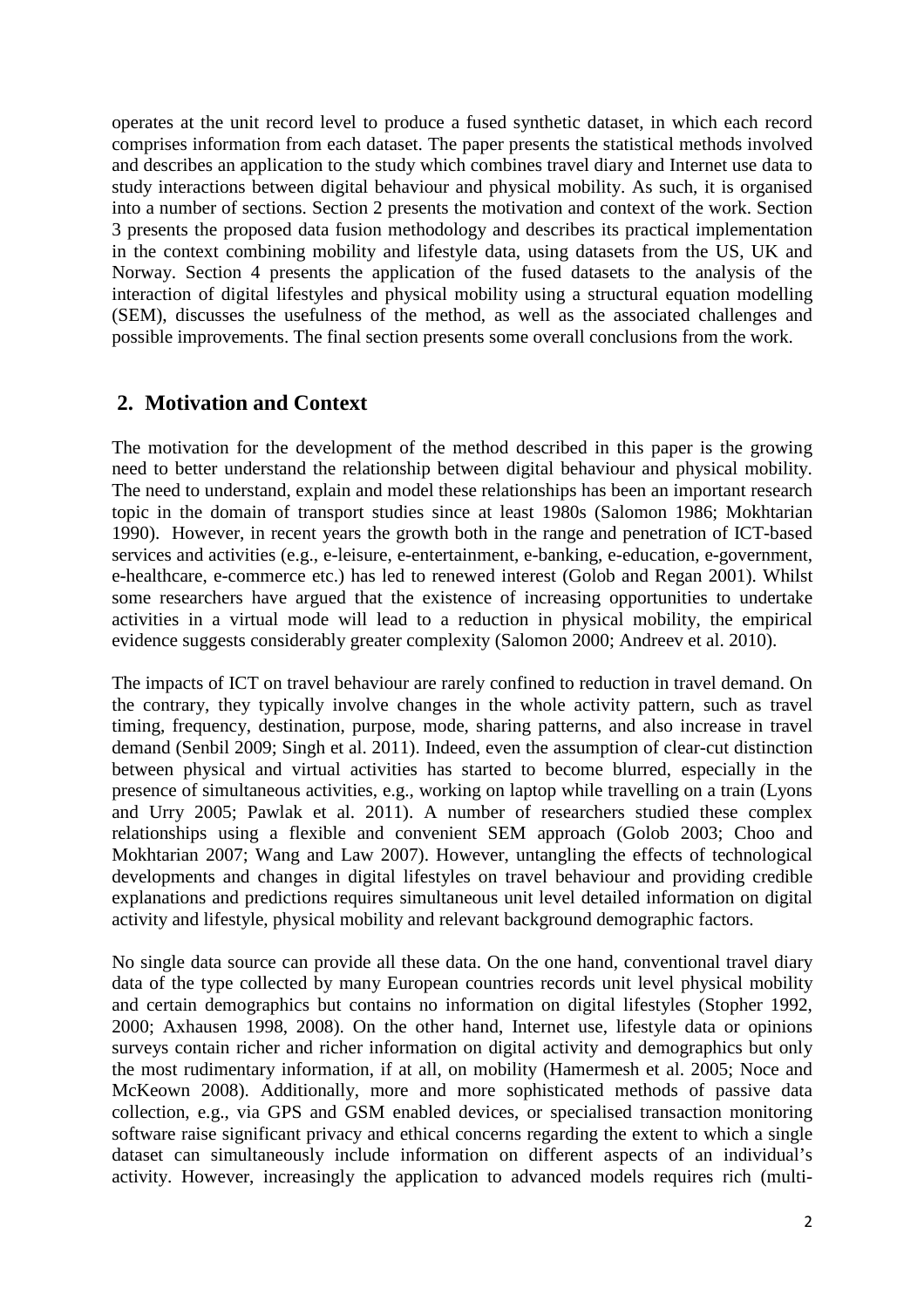sectoral) micro data, hence clashing with such concerns. Given the circumstances, the pooling of data from separate survey to generate a complete, but synthetic dataset, would appear to be an attractive ways of addressing these challenges. The importance of data pooling along with a number of examples of its applicability is discussed in more detail in Sivakumar and Polak (2013).

# **3. Data Fusion Methodology**

In this study we adopt an imputation approach in which the data fusion (pooling, or grafting as termed by Saporta 2002) problem is framed as a missing data problem (Aluja-Banet et al. 2007). In particular, we treat the lifestyle (digital behaviour) data as having missing information on physical mobility. On the other hand, the second dataset (travel data), include detailed information on physical mobility which can be utilised to impute the missing variables in the former, digital behaviour dataset. Thus the lifestyle dataset is a target or recipient dataset while travel a donor or training dataset (D'Ambrosio et al. 2007). What is crucial, however, is that both datasets share a number of variables (shared, or common variables) which describe number, usually socio-demographic, features of the respondents, e.g. household car ownership. At this stage one faces the choice between parametric, explicit and implicit technique of imputation. The parametric and explicit methods develop, using shared and to-be-imputed variables, statistical models, e.g. linear regression, or estimates suitable parameters for the posterior Bayesian distribution of the missing information. The implicit technique is based on the idea of measuring similarity between each respondent in the target dataset and all respondents in the training dataset, with the most similar respondent in the training dataset donating the missing variables to the respondent in the target dataset (Saporta 2002; Aluja-Banet et al. 2007; Sivakumar and Polak 2013).

The main advantage of the explicit approach is in its capability of measuring the robustness using various goodness-of-fit statistics, e.g. coefficient of determination. In following such an approach a priori assumptions must be made, be it regarding the type of the regression fit or a priori Bayesian distribution. However, certain assumptions, such as linear regression, can induce various undesirable statistical phenomena in subsequent analysis of the synthesised complete dataset. Moreover, an accurate imputation of *a set* of variables simultaneously, such as daily travel durations for different travel purposes, requires development of a model capable of capturing the underlying correlation structure (Saporta 2002). Otherwise, one risks between-variable inconsistency, e.g. daily travel durations summing up to 25 hours. In such a case, structural equation modelling appears tempting, but largely linear in nature (despite existent of more complex non-linear approaches) the approach coulde possibly introduce multicollinearity and compromise the subsequent analysis of the full, synthesised dataset.

Consequently, in the context of our research we decided to follow an alternative, implicit path. In this case, the missing mobility information is still donated by the travel diary data, but the donation is based on matching similar records in the donor (travel) and recipient (lifestyle) datasets. The matching is performed using a k-Nearest Neighbour (k-NN) algorithm that operates on the basis of the shared (common) variables. Being non-parametric, the method relies to a lesser extent on making potentially erroneous or unverifiable distributional assumptions. Secondly, since the whole set of variables is transferred from the donor, the consistency between the imputed variables is ensured (Aluja-Banet et al. 2007). Thirdly, the method is flexible in terms both of its treatment of the data and the metrics of similarity that can be used. Finally, it naturally generates multiple candidate donor records,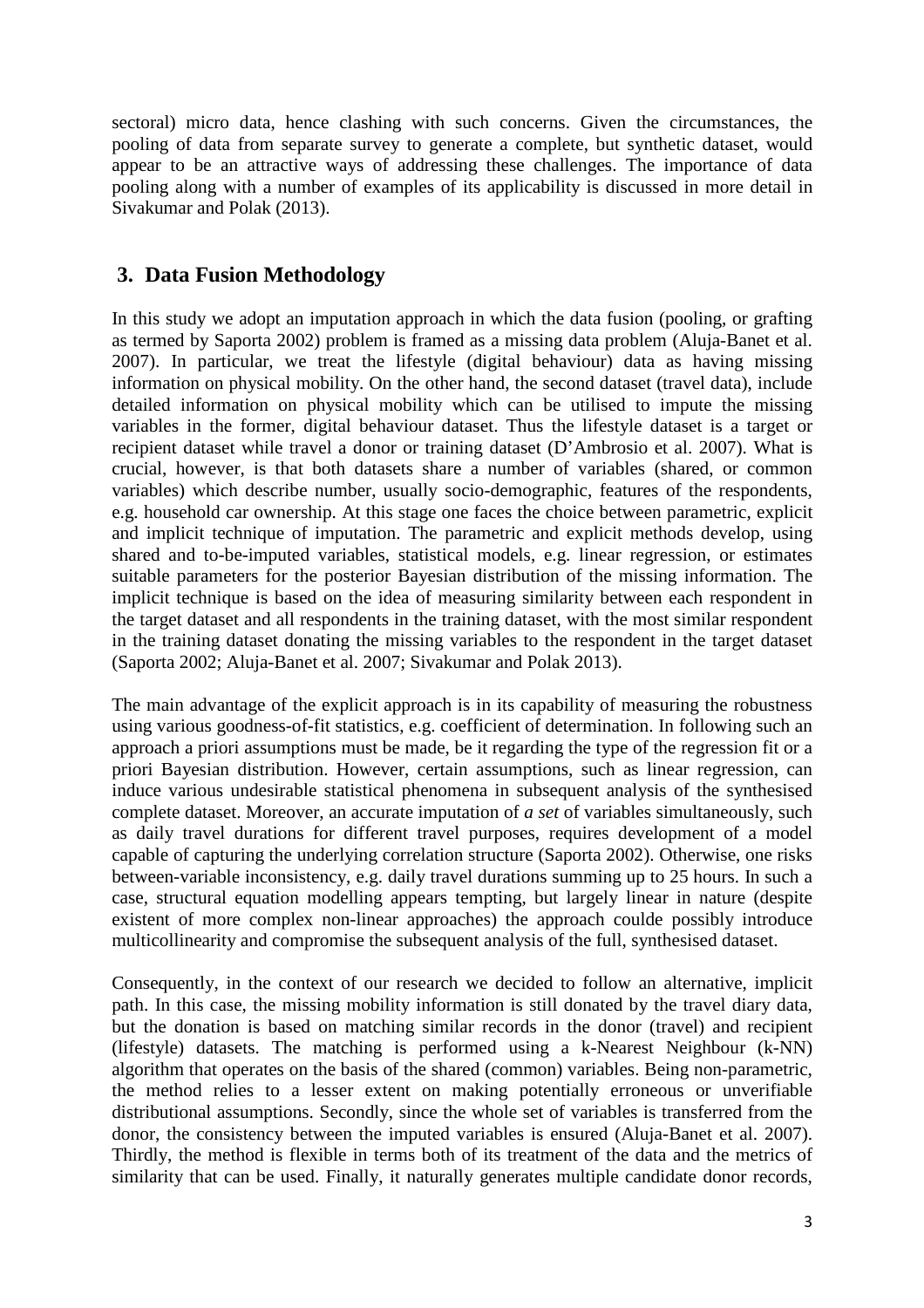thereby enabling the application of a multiple imputations framework (Rubin 1987) reducing the biases potentially affecting subsequent inferences (as discussed in the next paragraph). However, the non-parametric nature of the method makes quantification of its robustness challenging, and largely subject of the on-going research, including ours (see section 4 for more details). Moreover, it does not deal with the problem of the missing data present in the training data set due to the actual non-response. While respondents with the missing values can be excluded from the procedure, this could significantly reduce the training set, and thus conventional methods of non-response treatment are usually applied. Still, according to Saporta (2002, p. 471), implicit fusion is "efficient in keeping covariance structure and avoiding incoherencies" which is highly desirable for a subsequent estimation SEM which relies on maximising the fit between observed and modelled covariance matrices.

Regardless of the approach, imputing only a single value, i.e. creating only one fused dataset, carries a number of significant risks (Rubin 1987). First of all, it assumes that the imputation framework can perfectly predict the desired value, thus neglecting any stochastic variation in the imputed variables. Secondly, such a naïve approach underestimates the variability in the data, leading to underestimation of the standard errors in any subsequent derived parameter estimates. This effectively increases risk of type 1 error (incorrect rejection of a true null hypothesis, i.e. not rejecting lack of association between digital lifestyle and travel behaviour). In order to mitigate such problems, one introduces a degree of randomness in imputation. In the explicit case, this is achieved by adding a randomly distributed error to the inputed data, while in for the implicit approach, a set of *k* most similar respondents (nearest neighbours) are identified. A Monte Carlo draw from this set provides values for the target dataset with the probability of selection dependent on the similarity to the target respondent. Having in such a manner obtained *m* complete datasets, one can under certain conditions (described in detail by Rubin 1987) draw valid inferences about the estimates in the final analysis. This is done by using estimates of the desired parameters  $\mu_n$  obtained in each imputation to obtain between-imputation-variance  $\sigma^2$  (1) and combine it with the mean variance of the estimates  $s^2$  (2):

$$
\sigma_l^2 = \frac{1}{m} \sum_{n=1}^m (\mu_n - \overline{\mu})^2
$$
 (1)

$$
\hat{\sigma}_l^2 = \bar{s}_l^2 + (1 + m^{-1})\sigma_l^2 \tag{2}
$$

Thus (2) is an expression for the final variance of the estimate, and takes into account the stability of the final estimates of the parameters by including the between-imputations variability, and is also dependent on the number of imputations *m*. In doing so, the method accounts for the reduced information content due to the data missingness. A caveat should be made here, that (2) has been proven by Rubin to be appropriate in the context of proper Bayesian models while it may underestimate the variability of the data for implicit, metricmatching imputations. However, his interpretation was in the context of survey non-response where the values are drawn from and imputed to the same dataset. However, the concern is less where the values are drawn from a complete sample with an unaffected, although unknown, distribution of the to-be imputed values.

An important aspect of the k-NN matching procedure is the choice of the distance metric, or (dis)similarity measure between the respondents. We have chosen to most widely applied measure, i.e. the Mahalanobis distance: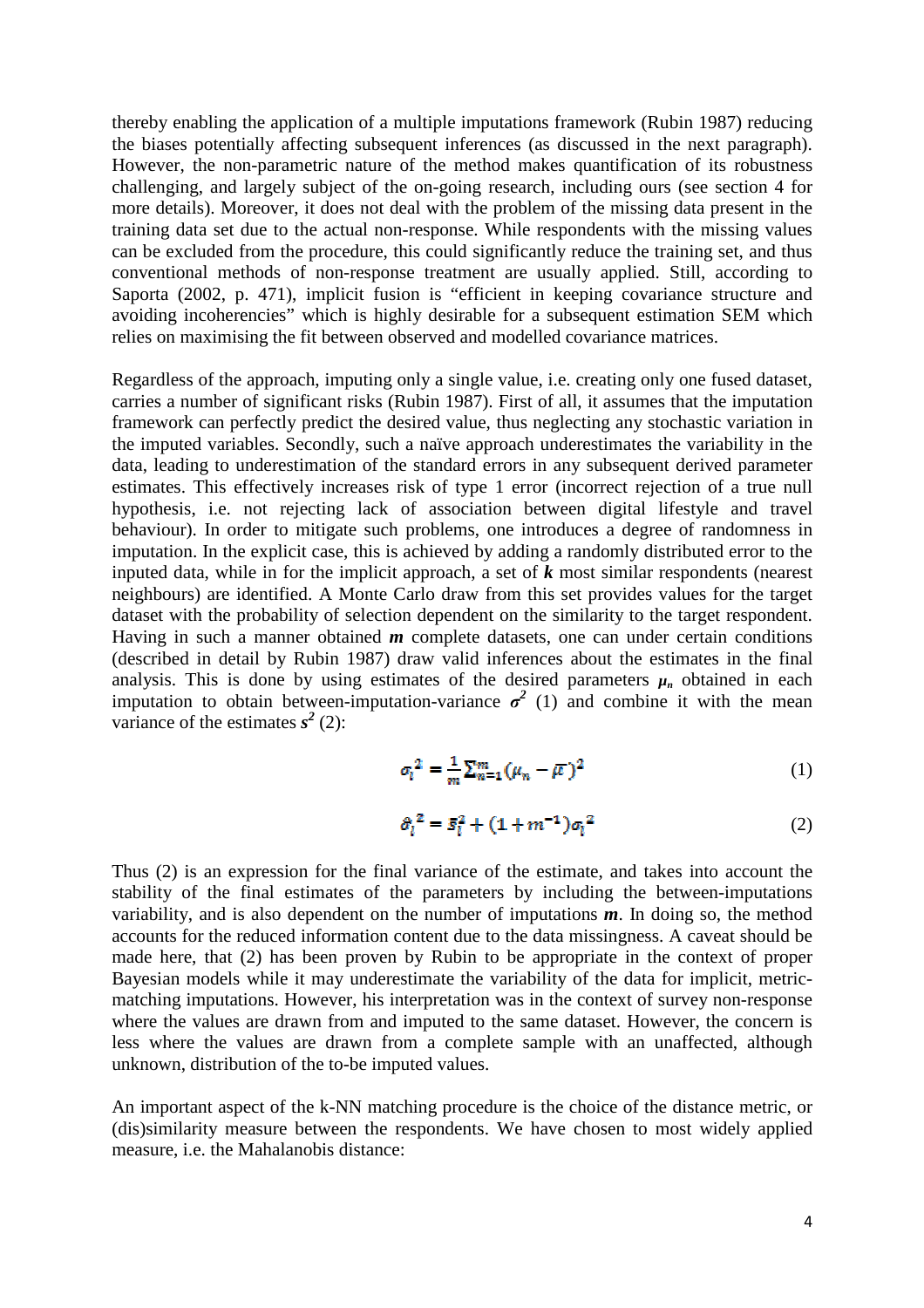$$
D\left(\overrightarrow{x_i}, \overrightarrow{x_j}\right) = \sqrt{\left(\overrightarrow{x_i} - \overrightarrow{x_j}\right)^T \Sigma^{-1} \left(\overrightarrow{x_i} - \overrightarrow{x_j}\right)}
$$
(3)

where *x* is a vector of *n* comparable metrics characterising respondents *i* and *j*, and *Σ* is a covariance matrix. Clearly, if  $\Sigma$  is an identity matrix, Mahalanobis distance is equivalent to Euclidian distance in  $n$  dimensions. The inclusion of covariance matrix makes the final measure independent of the units of comparable metrics (shared variables). Additionally, the possible correlation between these variables is taken into account and discounted so that variables representing correlated features of an individual, e.g. income and expenditure, would be weighed down appropriately ensuring more effective comparison. Calculation of the Mahalanobis distance is pretty straightforward in case of continuous variables. However, it becomes more challenging in the presence of discrete ordinal and nominal, variables. In such a case, not only the question is of how to represent numerically the difference between categories, e.g. genders, but also how to appropriately capture the underlying correlation structure. In fact, fairly complex modifications of Mahalanobis distance have been devised to enable inclusion of mixed data (see, for instance, Leon and Carrière 2005).

We propose a simpler, alternative solution to inclusion of ordinal and nominal variables in Mahalanobis distance based on the idea of symbolic covariance (McCane and Albert 2008). The core concept, in this case, is a function  $\delta(x_i, x_j)$  attaching numerical values to differences in discrete categories of the variable *x* characterising respondents *i* and *j* respectively. Since the nominal variables do not usually carry any inherent quantity, we suggest the following:

$$
\begin{aligned} \n\{\delta_{NOM}(A, A) = 0 \\ \n\text{Otherwise, i. e.} \n\delta_{NOM}(A, \neg A) = 1 \n\end{aligned} \tag{4}
$$

In other words, for the same nominal categories (e.g. two male respondents), the function evaluates to 0, and to 1 otherwise (male and female respondent). On the other hand, discrete ordinal variables, in their ordering capabilities, carry additional information that should be reflected in the distance metric, e.g. people of medium and high income are more similar than low and high income. In such a case, for *p* categories the variable is coded into, we define the following Toeplitz matrix (5), elements of which provide values for  $\delta$  for each combination of  $g<sup>th</sup>$  and  $h<sup>th</sup>$  ordinal categories, where  $g$  and  $h$  are row and column numbers respectively:

$$
\begin{bmatrix}\n0 & \frac{1}{p} & \frac{2}{p} & \dots & 1 \\
\frac{1}{p} & 0 & \frac{1}{p} & \dots & \frac{p-1}{p} \\
\frac{2}{p} & \frac{1}{p} & 0 & \dots & \frac{p-2}{p} \\
\vdots & \vdots & \vdots & \ddots & \vdots \\
1 & \frac{p-1}{p} & \frac{p-2}{p} & \frac{p-(r-1)}{p} & 0\n\end{bmatrix}
$$
\n(5)

Note that *r* and *c* are generic indices of row and column number respectively. The intuition behind (5) is that the difference between the most distant categories is valued the same as difference between any nominal variables while the intermediate values are proportional to their location relative to the extreme categories. Regardless of whether data is nominal or ordinal, if the compared value of a metric is a missing value,  $\delta$  function evaluates to 1 which is a conservative approach hedging against imputing missing values.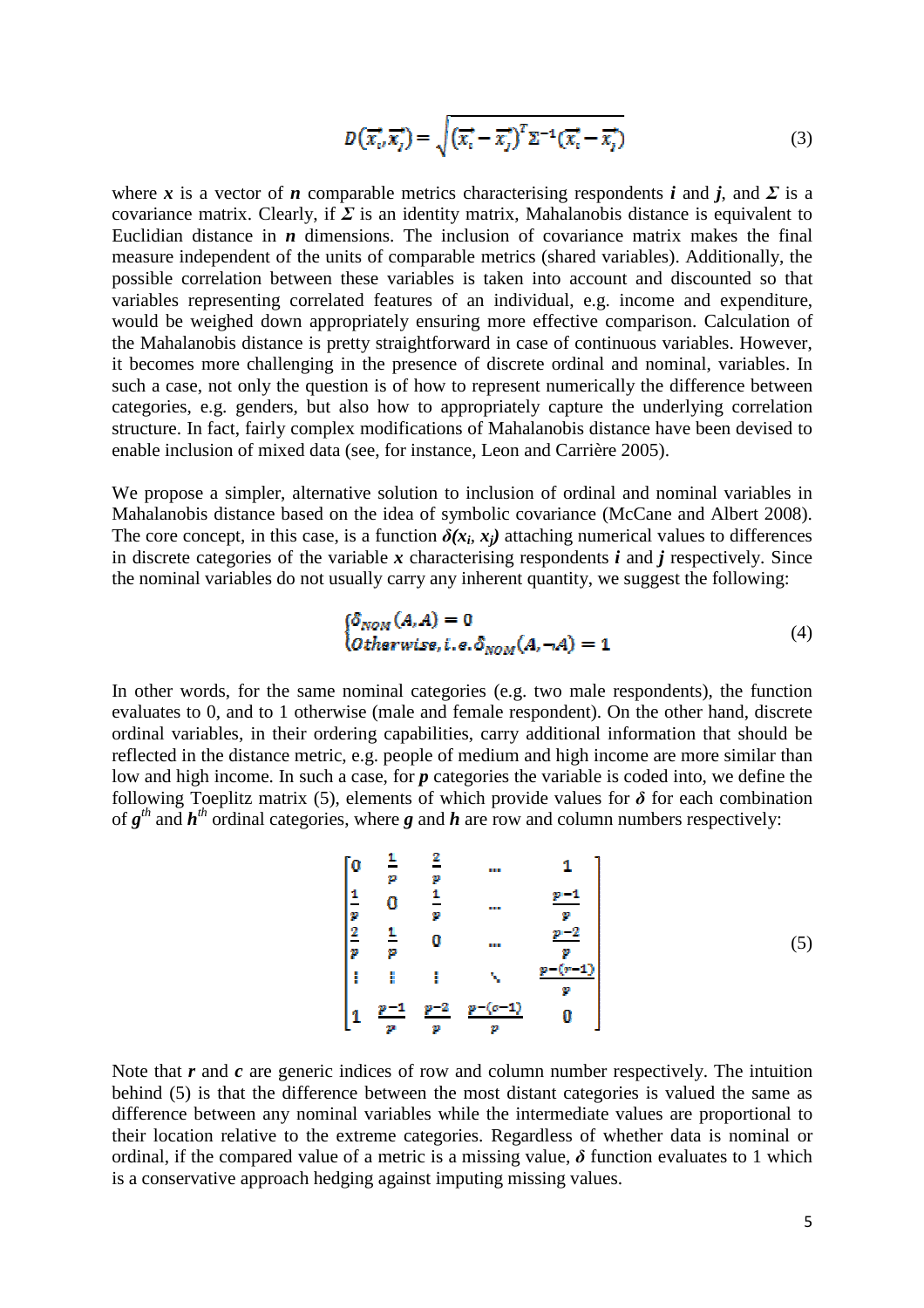Using (4) and (5), along with marginal and joint probabilities of occurrence of particular categories, one can calculate the symbolic covariance *ΣSymb* (McCane and Albert 2008). This, together with (3) can be used to obtain the symbolic covariance Mahalanobis distance *D*:

$$
D\left(\overrightarrow{x_i}, \overrightarrow{x_j}\right) = \sqrt{\delta(\overrightarrow{x_i}, \overrightarrow{x_j})^T \Sigma_{Symb}^{-1} \delta(\overrightarrow{x_i}, \overrightarrow{x_j})}
$$
(6)

Using (6) one can obtain distances between respondent *i* in the target dataset to each respondent *j* in the training dataset which determines *i*'s set of *k* nearest neighbours. Various heuristics exist regarding the choice of *k* (see Robinson and Polak 2005; Hall et al. 2005) including adapting the value locally (Wang et al. 2005), yet arbitrary choice of a reasonable value of *k* is not uncommon, e.g. in traffic characterisation. In the context of this research, we have fixed the value of *k* to 15, yet the sensitivity of our final results to the choice of *k*  remains subject of further research. Once the set of nearest neighbours is determined for the  $i<sup>th</sup>$  respondent, a Monte Carlo draw is made to obtain missing variables with the probability of choosing a particular donor inversely proportional to its *D* (more similar respondents are also more likely to be donors). The number of draws is equal to the number of desired imputations, i.e. fused datasets. Clearly, generation of subsequent, fused datasets is a Markov process which simplifies the sensitivity analysis of the final results to the number of imputations. This is done in next section, and up to 5 imputations, which in the context of survey non-response would provide almost 95% efficiency (Rubin 1987). Once the datasets are obtained, the conventional analysis is performed and inferences drawn using (2). We present application of this fusion methodology to analysis of the interaction of ICT and physical mobility using structural equation modelling approach in the next section.

### **4. Application to Analysis of the Interaction of ICT and Physical Mobility**

The data<sup>1</sup> used in the study comes from the US, UK and Norway and have been summarised in Table 1. The initial analysis, available in Pawlak et al. (2012), included a single dataset from Canada, but this part has been dropped as it did not deal with the issue of data fusion.

| Twore 1. Dummary or the autubels about in the state |                                           |                                       |  |  |  |  |  |  |  |
|-----------------------------------------------------|-------------------------------------------|---------------------------------------|--|--|--|--|--|--|--|
| Country                                             | <b>Digital Behaviour (Year; Size)</b>     | <b>Travel Behaviour (Year; Size)</b>  |  |  |  |  |  |  |  |
| US                                                  | PEW Internet Survey <sup>a</sup>          | American Time Use Survey <sup>b</sup> |  |  |  |  |  |  |  |
|                                                     | (2007; 2200)                              | (2007; 12248)                         |  |  |  |  |  |  |  |
| UK                                                  | ONS General Lifestyle Survey <sup>c</sup> | National Travel Survey <sup>d</sup>   |  |  |  |  |  |  |  |
|                                                     | (2010; 1003)                              | (2010; 18356)                         |  |  |  |  |  |  |  |
| <b>Norway</b>                                       | ICT and Holiday Survey <sup>e</sup>       | Norwegian Travel Survey <sup>f</sup>  |  |  |  |  |  |  |  |
|                                                     | (2005; 1235)                              | (2005; 17514)                         |  |  |  |  |  |  |  |
|                                                     |                                           |                                       |  |  |  |  |  |  |  |

Table 1. Summary of the datasets used in the study

<sup>a</sup>PEW 2007; <sup>b</sup>BLS 2007; <sup>c</sup>ONS 2010; <sup>d</sup>DfT 2010; <sup>e</sup>Statistics Norway 2005; <sup>f</sup>MMI Univero 2005.

l

<sup>&</sup>lt;sup>1</sup> Some of the data applied in this publication are based on "National Travel Survey 2005, person file". The survey was financed by the Institute of Transport Economics. The data are provided by MMI Univero and prepared and made available by the Norwegian Social Science Data Services (NSD). Neither the Institute of Transport Economics, MMI Univero, nor NSD are responsible for the analysis/interpretation of the data presented here. Some of the data applied in this publication are based on "Travel and Holiday Survey, April 2005". The data are provided by Statistics Norway and prepared and made available by the Norwegian Social Science Data Services (NSD). Neither Statistics Norway, nor NSD are responsible for the analysis/interpretation of the data presented here. Analysis and interpretation of the other datasets are also entirely that of the authors.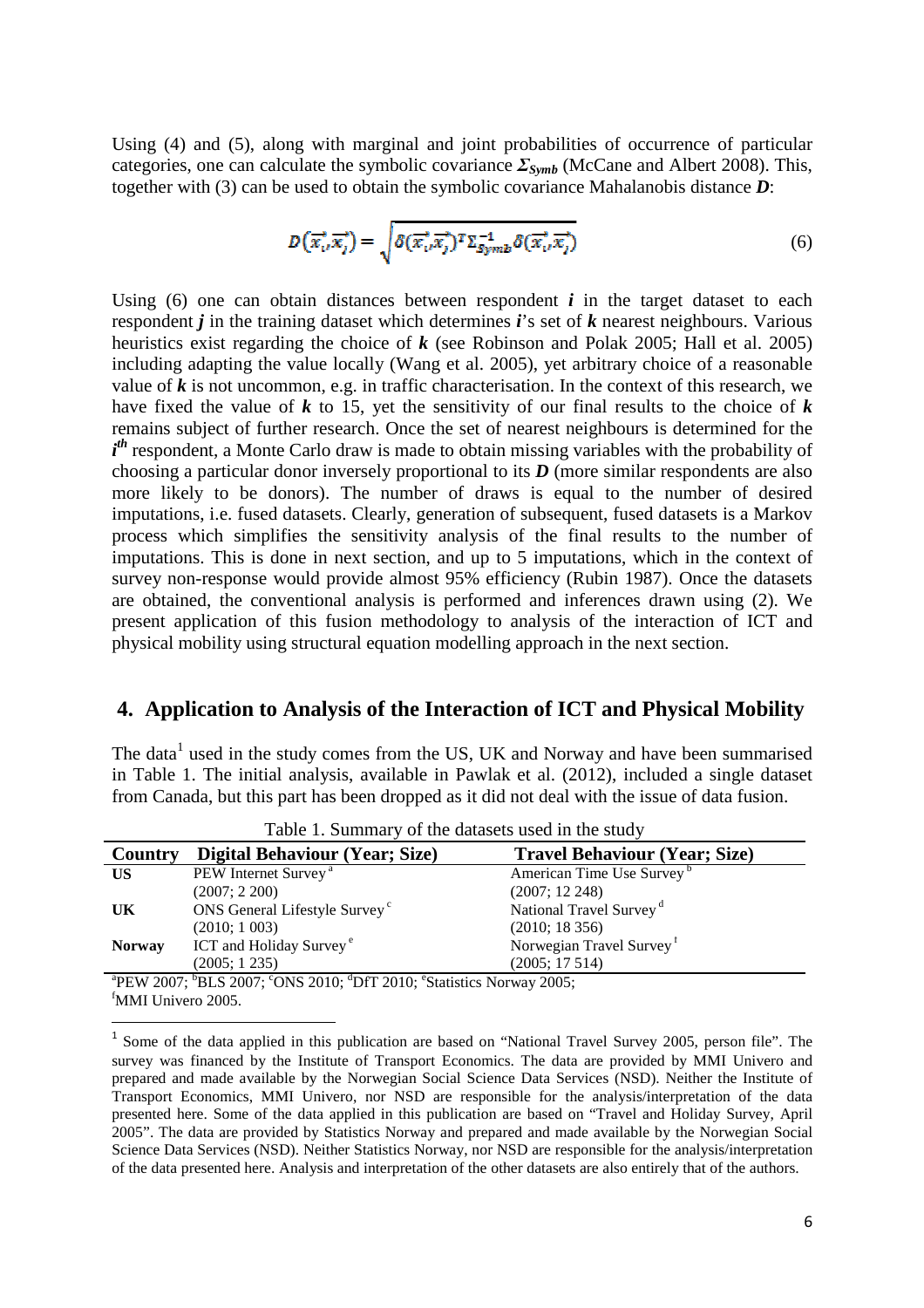The digital behaviour surveys are fairly diversified in terms of their character and content and usually smaller in scope to travel behaviour data, either time use or travel surveys. In the case of each country, there are a number of variables, mostly socio-demographic, which are shared by both digital and travel datasets (16 for the US, 17 for the UK, and 10 for Norway) and which have been shown in Table 2. A purpose-specific script for the fusion has been written in Ox (Doornik 2011), while the subsequent estimation of SEM has been done using LISREL (SSI 2012). The SEM approach has been chosen on the grounds of its flexibility in terms of handling numerous interrelated variables (Golob 2003), and its proven applicability in similar contexts as discussed in section 2.

| Country<br>No. of<br>variables) | <b>Nominal</b>                                                                                                                                                                                               | <b>Ordinal</b>                                                                                 |
|---------------------------------|--------------------------------------------------------------------------------------------------------------------------------------------------------------------------------------------------------------|------------------------------------------------------------------------------------------------|
| US<br>(16)                      | gender, marital status, state, urban area, race, Hispanic<br>background, employment, student status, use of<br>computer/Internet, use of e-mail, use of e-mail from<br>home                                  | age, education,<br>presence/no. of children in<br>household, household<br>income,              |
| UK<br>(17)                      | gender, household type, type of tenure, employment<br>status, region, self-employment status, supervisory role<br>at work, ethnicity, use of bicycle/taxi/train/air travel,<br>most frequent journey purpose | age, number of cars in the<br>household, household<br>income, frequency of bus<br>use,         |
| <b>Norway</b><br>(10)           | gender, employment status, marital status, region                                                                                                                                                            | age, household size, work<br>hours, household income,<br>respondent income,<br>education level |

| Table 2. Shared variables used to calculate similarity measure |  |
|----------------------------------------------------------------|--|
|----------------------------------------------------------------|--|

The models were evaluated using various fit indices, i.e. Chi-square, root mean square error of approximation (RMSEA) and its associated confidence interval. The results of our SEM estimation (cross-tabulated by country, relationship and number of imputations) are presented in Table 3. Given different levels of measurement and discrete coding of the variables, we opted for reporting the values as polychoric correlation coefficients (Jöreskog 1994, 2002) between various tele-activities ('T'activity') and frequency of travel for specific purposes ('Trav'purpose'). As the purpose of this paper is a methodological discussion, behavioural discussions is omitted, but see Pawlak et al. (2012) for a behavioural analysis in the context of Canadian data.

Clearly, the US results for single imputation suggest the existence of a number of significant relationships between digital lifestyle and travel behaviour such as complementarity effects between tele-working and work-related travel, tele-leisure and leisure related travel, substitution effects between tele-shopping and travel for shopping, or a negative correlation between tele-leisure and work-related travel (Table 3). However, as soon as the results are based on multiple datasets, half of the relationships become insignificant indicating the usefulness of the method in guarding against type 1 error. A peculiar case of the relationship between tele-working and leisure-related travel: the initially significant result becomes insignificant in case of using 2 and 3 datasets, but becomes significant again when 4 and 5 datasets are used. The reason for that might be two-fold: firstly the value of the correlation coefficient itself is quite small, and secondly its standard error is quite high. As a result, the results appear to oscillate around the significance cut-point. Assuming conservative approach,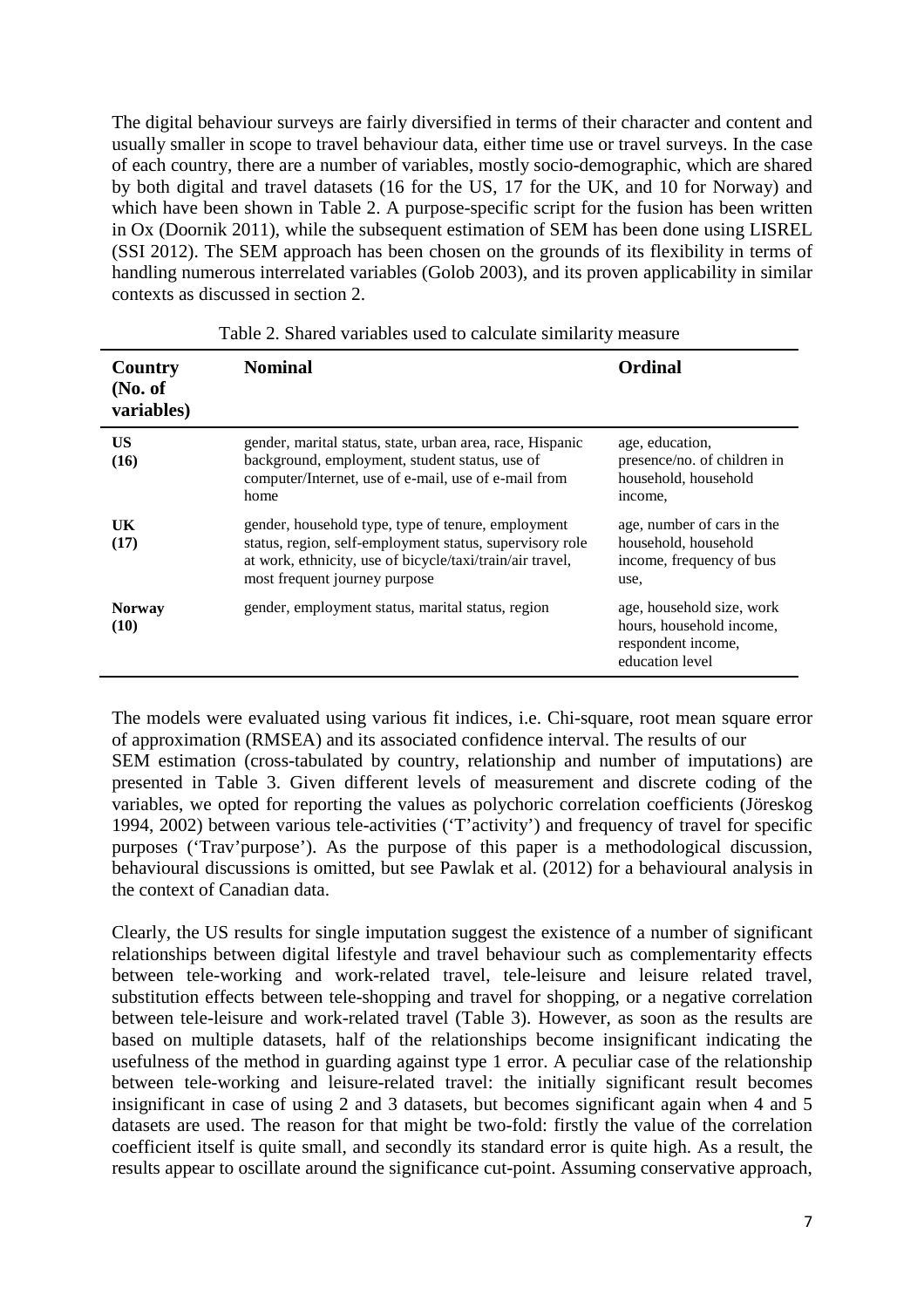|                                       | <b>US</b><br>UK |                         |                                         |                         |               |              |                  |      | <b>Norway</b>                           |      |         |                                         |      |                                 |      |
|---------------------------------------|-----------------|-------------------------|-----------------------------------------|-------------------------|---------------|--------------|------------------|------|-----------------------------------------|------|---------|-----------------------------------------|------|---------------------------------|------|
| m                                     | $\mathbf{1}$    | $\boldsymbol{2}$        | 3                                       | $\overline{\mathbf{4}}$ | 5             | $\mathbf{1}$ | $\boldsymbol{2}$ | 3    | 4                                       | 5    | 1       | 2                                       | 3    | 4                               | 5    |
| $T'$ wrk $a$ /<br>Trav'wrk            | 0.10            | 0.12                    | 0.10                                    | 0.10                    | 0.10          | 0.01         | 0.03             | 0.02 | 0.02                                    | 0.03 | 0.19    | 0.21                                    | 0.22 | 0.21                            | 0.21 |
| $T'shop^b$<br>Trav'shop               |                 |                         | $-0.16$ $-0.12$ $-0.07$ $-0.07$ $-0.07$ |                         |               | 0.08         | 0.09             | 0.09 | 0.08                                    | 0.04 |         |                                         |      |                                 |      |
| T'leis <sup>c</sup> /<br>Trav'leis    | 0.25            | 0.25                    | 0.26                                    | 0.28                    | 0.29          | 0.05         | 0.02             |      | $0.01 - 0.01 - 0.03$                    |      | 0.03    | 0.03                                    | 0.03 | 0.03                            | 0.03 |
| T'leis/<br>Trav'escrt <sup>d</sup>    |                 |                         |                                         |                         |               |              |                  |      |                                         |      | 0.14    | 0.14                                    | 0.11 | 0.11                            | 0.11 |
| T'conf <sup>e</sup> /<br>Trav'conf    |                 |                         | $-0.11$ $-0.06$ $-0.10$ $-0.10$ $-0.11$ |                         |               |              |                  |      |                                         |      |         |                                         |      |                                 |      |
| $T'$ soc $\frac{f}{f}$<br>Trav'soc    |                 |                         |                                         |                         |               |              |                  |      | $-0.02$ $-0.09$ $-0.07$ $-0.07$ $-0.08$ |      | 0.16    | 0.07                                    | 0.08 | 0.05                            | 0.04 |
| $T'$ serv <sup>g</sup> /<br>Trav'serv |                 |                         |                                         |                         |               |              |                  |      |                                         |      |         | $-0.02$ $-0.05$ $-0.07$ $-0.05$ $-0.04$ |      |                                 |      |
| Blog $\text{crt}^h$ /<br>Trav'soc     |                 | $-0.12$ $-0.04$ $-0.04$ |                                         | 0.00                    | 0.03          |              |                  |      |                                         |      |         |                                         |      |                                 |      |
| Blog $rd.'/$<br>Trav'soc              | 0.09            | 0.05                    | 0.03                                    |                         | $0.00 - 0.02$ |              |                  |      |                                         |      |         |                                         |      |                                 |      |
| T'wrk/<br>Trav'shop                   | 0.12            | 0.10                    | 0.06                                    | 0.07                    | 0.07          |              |                  |      |                                         |      | 0.15    | 0.11                                    | 0.09 | 0.08                            | 0.07 |
| $T'$ wrk $/$<br>Trav'leis             | 0.07            | 0.07                    | 0.09                                    | 0.10                    | 0.11          |              |                  |      |                                         |      |         |                                         |      |                                 |      |
| T'leis/<br>Trav'wrk                   |                 |                         | $-0.37$ $-0.37$ $-0.39$ $-0.37$ $-0.37$ |                         |               |              |                  |      |                                         |      |         |                                         |      |                                 |      |
| T'leis/<br>Trav'shop                  |                 |                         | $-0.20$ $-0.21$ $-0.19$ $-0.19$ $-0.20$ |                         |               |              |                  |      |                                         |      |         |                                         |      |                                 |      |
| T'leis/<br>Trav'conf                  |                 |                         | $-0.21$ $-0.20$ $-0.19$ $-0.19$ $-0.20$ |                         |               |              |                  |      |                                         |      |         |                                         |      |                                 |      |
| T'leis/<br>Trav'soc                   |                 |                         | $-0.16$ $-0.12$ $-0.13$ $-0.15$ $-0.16$ |                         |               |              |                  |      |                                         |      |         |                                         |      |                                 |      |
| T'conf/<br>Trav'leis                  |                 |                         |                                         |                         |               | $-0.17$      |                  |      | $-0.07$ $-0.05$ $-0.03$ $-0.02$         |      |         |                                         |      |                                 |      |
| T'shop/<br>Trav'oth                   |                 |                         |                                         |                         |               |              |                  |      | $-0.23$ $-0.16$ $-0.13$ $-0.11$ $-0.10$ |      |         |                                         |      |                                 |      |
| $T'$ conf<br>Trav'shop                |                 |                         |                                         |                         |               |              |                  |      |                                         |      | $-0.17$ |                                         |      | $0.01 -0.11 -0.10 -0.09$        |      |
| $T'$ soc./<br>Trav'serv               |                 |                         |                                         |                         |               |              |                  |      |                                         |      | $-0.21$ |                                         |      | $-0.14$ $-0.14$ $-0.14$ $-0.14$ |      |
| SatNav <sup>k</sup> /<br>Trav'serv    |                 |                         |                                         |                         |               |              |                  |      |                                         |      | 0.20    |                                         |      | $0.09$ $0.06$ $0.03$ $0.01$     |      |

Table 3. SEM estimation results and their sensitivity to number of imputations used *m*

**Notes:** Values shaded and in italics are significant at 95% level. The empty cells indicate that either the

relationship could not be investigated due to lack of suitable variables, or the estimated correlation was

insignificant and close to zero. **Key:** <sup>a</sup>work; <sup>b</sup>shopping; <sup>c</sup>leisure; <sup>d</sup>escorting; <sup>e</sup>conferencing; <sup>f</sup>socialising; <sup>g</sup>services; <sup>h</sup>creation; <sup>i</sup>reading; <sup>j</sup>other; <sup>k</sup>posession of a satellite navigation set.

such an estimate should not be considered robust. In the case of the UK, only two relationships and only for a single imputation appear significant. However, it remains challenging to determine the source of insignificance, i.e. does it result from imperfections in the data fusion method, or simply from non-existence of the relationships? In fact, while guarding against type 1 error, the method might be prone to higher risk of type 2 errors. In the case of Norway, one can identify a number of significant relationships for a single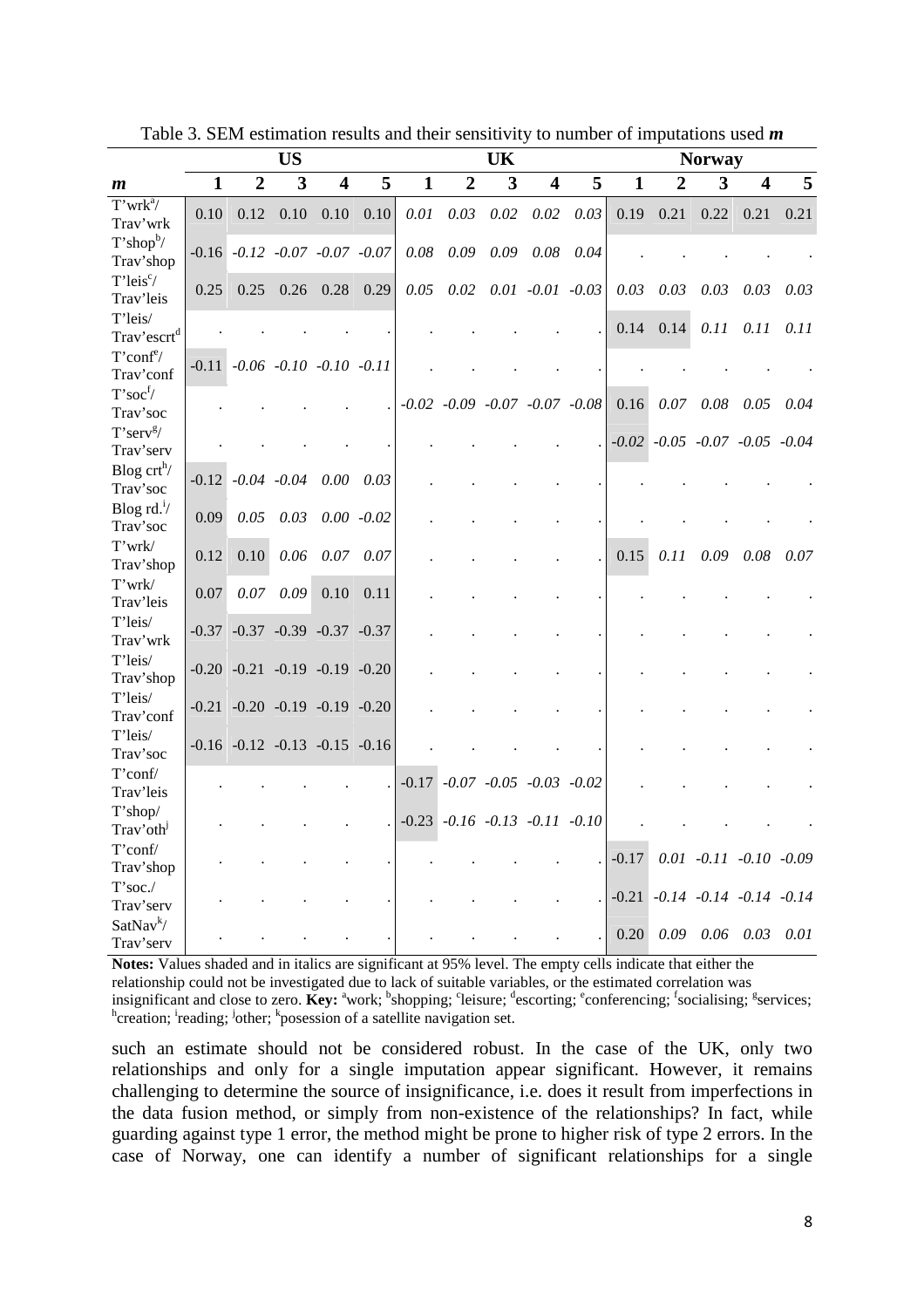imputation, but only the strong and stable complementarity effect between tele-working and travel for work purpose remain significant if multiple imputations framework is applied.

There are, however, limitations of the approach, and these are clearly demonstrated in Figure 1 which relates the percentage increase in the width of confidence intervals to the percentage of missing information, i.e. ratio between between-imputation variance (4) to the total variance (5). Strikingly, the results for all the countries analysed follow a similar, logarithmic path. One can see that until the percentage of missing information is somewhat below 50%,



Figure 1. Relationship between the size of confidence intervals and missing information

the expected increase in confidence intervals remains approximately below 60%. Above that threshold, the widths of the intervals soar and, unless the analysed relationship is really strong and the shared variables accurately propagate it between the datasets, it is unlikely to be captured in the fused datasets. A possible solution would be to include more shared variables and investigate their explanatory power in the imputed variables to determine a priori to what extent this fusion technique is applicable. The former in itself does not guarantee better results (note that the UK has more shared variables than the US, yet no significant estimate in the final analysis) due to the possibility of the curse of dimensionality. This fairly common issue in the k-NN approach results from the reduction in the density of the feature space as number of dimensions rises for a fixed number of observations (Aluja-Banet et al. 2007). The effect can be further enhanced when the shared variables are not weighted appropriately to reflect their relevance. Noting this vulnerability of the k-NN approach, Aluja-Banet et al. (2007) suggest reduction of the dimensionality of the vector of common variables using, e.g. factorial analysis which also decreases the cost of the implementation. On the other hand, we suggest a method, still being developed and tested, based on the extreme value theory (EVT), which could not only provide the necessary weights for the variables (arguably guarding against the aforementioned difficulty), but also be a convenient way of testing to what extent fusion of particular datasets is feasible.

Let us consider the donor dataset only. We suggest that the usefulness of the method can be deduced by considering the probability of accurate identification of an individual *f* within the training dataset, knowing only his or her values of the shared variables  $X_{SHA}$ . If this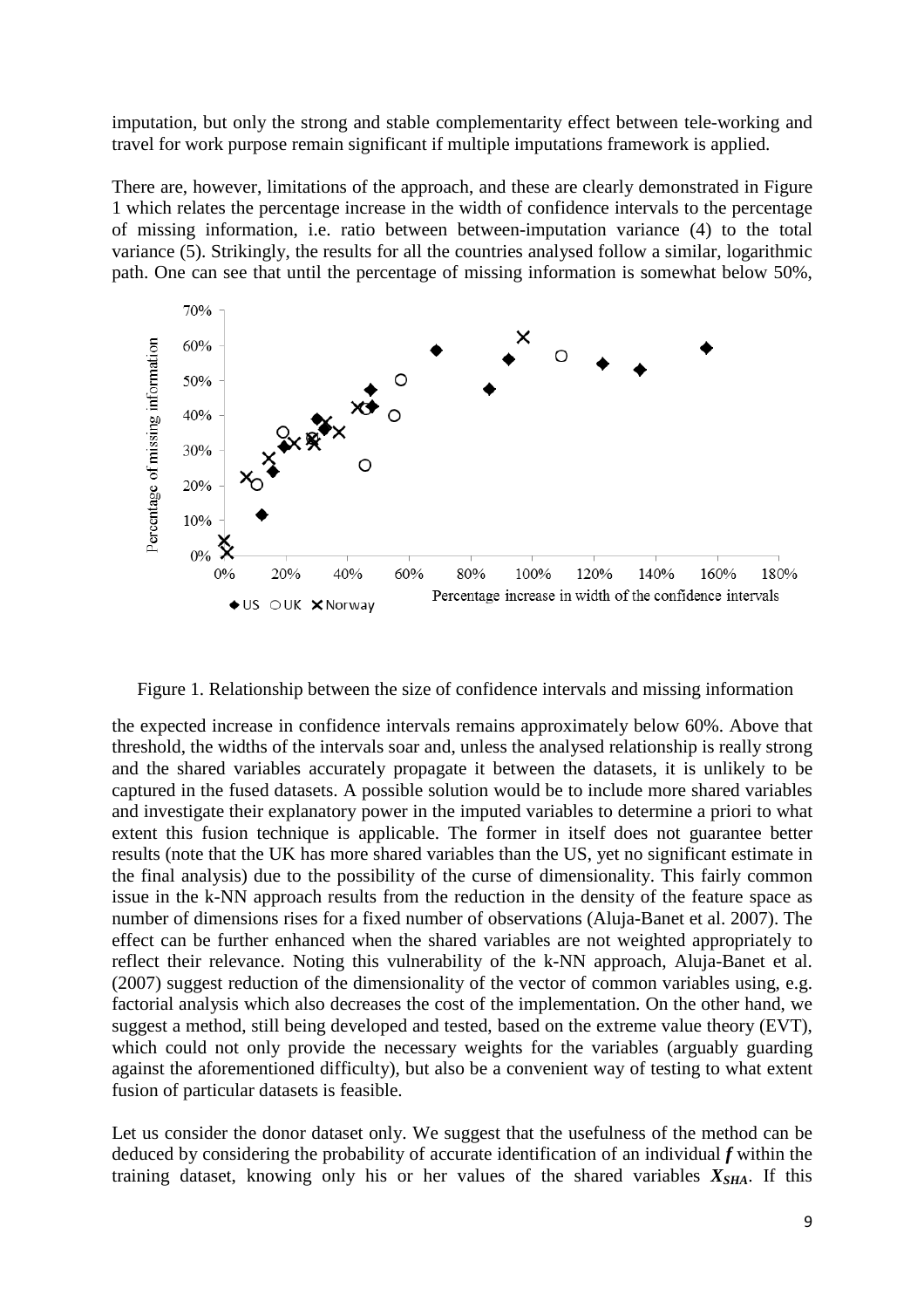probability is high, it means that the shared variables can identify the person accurately and the method described above can credibly impute the variables from the training dataset. Let us further assume that in order to be accurately identified, the value of the distance metric *D* based on  $X_{SHA}$  needs to be smaller than for any other individual  $j$  in the training dataset:

$$
P\left(D_f\left(X_{fSHA}\right) + \varepsilon_f < D_j\left(X_{jSHA}\right) + \varepsilon_j\right) \quad \forall j \tag{7}
$$

The error term  $\varepsilon$  reflects the fact that  $X_{SHA}$  might not capture all the relevant features necessary to identify an individual. In fact, (7) is an expression linking the problem to the extreme value theory. Given appropriate distributional assumptions, it can be used to formulate a model, similar to the well-established discrete choice models (Ben-Akiva and Lerman 1985), and estimates the relative relevance (weights) of the shared variables in identifying an individual in the whole training dataset, in a similar manner to the validation performed by Saporta (2002). However, by introducing additional parameter  $\theta$  in (7):

$$
P\left(D_f\left(X_{fSHA}\right) + \varepsilon_f < D_j\left(X_{jSHA}\right) + \theta + \varepsilon_j\right) \quad \forall j \tag{8}
$$

where the  $\theta$  is an assumed distance defining the neighbourhood (locality) of the individual  $f$ . As such, (8) would provide the way of calculating the probability that a particular neighbour *j* lies within the locality of *j*. Since the k-NN approach relies on the assumption that the values are drawn locally (Aluja-Banet 2007), (8) provides additional way of investigating the robustness of the fusion method suggested above using well-established EVT-based tools.

In fact, the problem is similar in nature to estimating parameters describing relative importance of attributes of discrete alternatives, such as transport modes. Clearly, the sheer size of the training (choice) set would require reduction (pruning) methods which could also provide guidance in determining the optimal number of *k* nearest neighbours. However, fitindices, e.g. rho-squared, could guide optimal combination and relative weighting of the variables in the distance metric on one hand and indicate their explanatory power, thus allowing the researcher to evaluate the usefulness of the implicit fusion. While the method is still developed and tested, we perceive it as a promising direction, offering chance to re-use the existing datasets in novel ways.

#### **5. Conclusions**

Our analysis above indicates that a k-NN based multiple imputations approach to the implicit fusion of data might offer a promising way of re-using the existing data by combining datasets whose collection in a single survey might either be costly, impossible due to the historical nature of the data, or other constraints. Using datasets from 3 countries, the US, UK, and Norway in the context of investigating the relationships between digital and travel behaviour, we demonstrate that the method is capable of capturing some apparently existing relationships while fairly robustly guarding against type 1 error as compared to analysing a single fused dataset. In doing so, however, the method appears more prone to type 2 errors. As a final contribution, we present possible improvements to the technique based on the extreme value theory which, although still developed and tested, can possibly open even more possibilities to efficiently re-use existing data sources in new, innovative ways.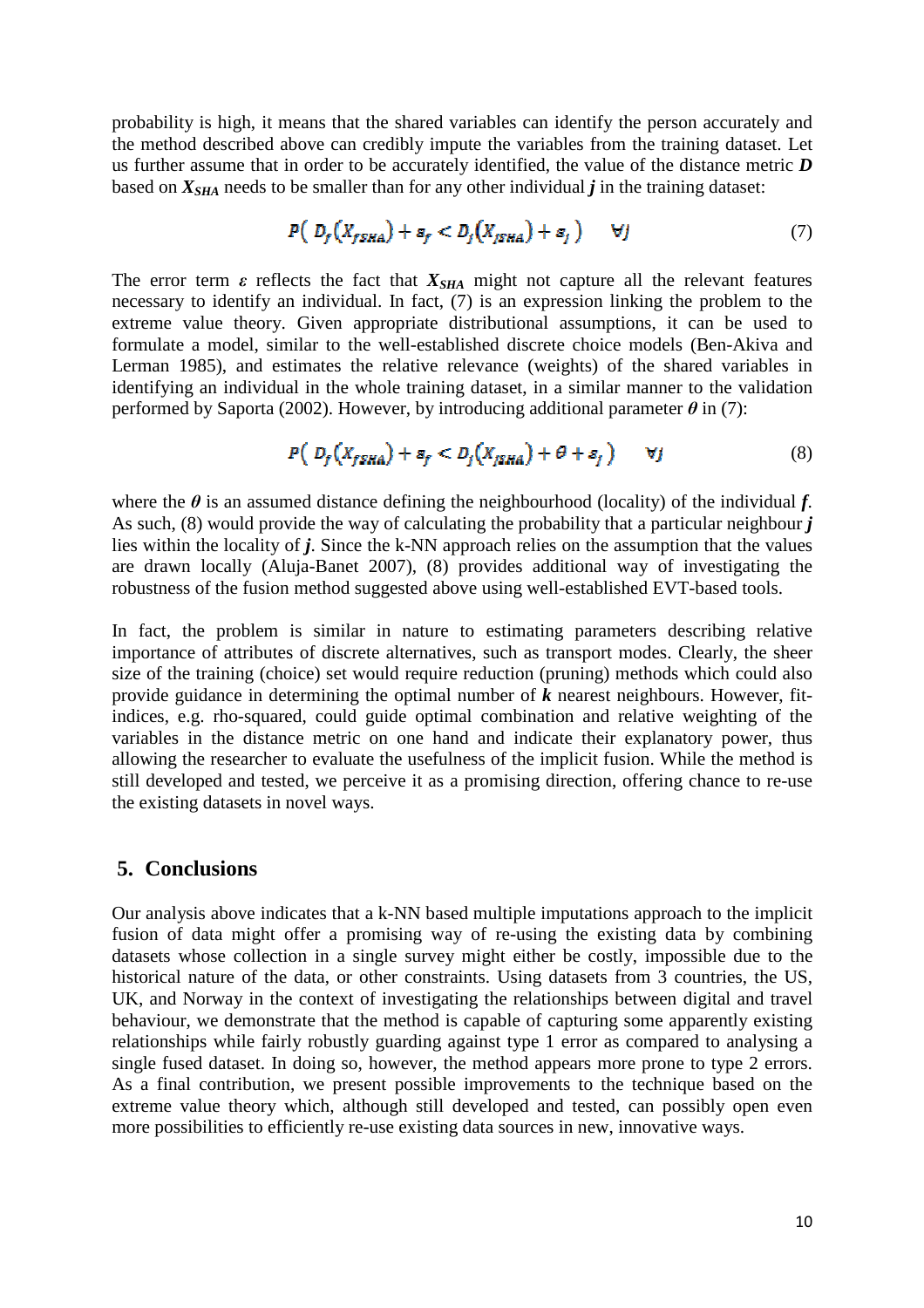## **References**

Aluja-Banet, T., Daunis-i-Estadella, J., and Pellicer, D. (2007). GRAFT, Complete System for Data Fusion. Computational Statistics & Data Analysis, 52, 635-649.

Andreev, P., Salomon, I. and Pliskin, N. (2010). Review: State of Teleactivities. Transportation Research C: Emerging Technologies, 18, 3-20.

Axhausen, K.W. (1998). Can We Ever Obtain the Data We Would Like to Have?. In Theoretical Foundations of Travel Choice Modeling, (eds). T. Gärling, T. Laitila and K. Westin, Amsterdam: Elsevier.

Axhausen, K.W. (2008). Social Networks, Mobility Biographies, and Travel Survey Challenges. Environment and Planning B: Planning and Design, 35, 981-996.

Ben-Akiva, M. and Lerman, S.R. (1985). Discrete Choice Analysis: Theory and Application to Travel Demand. London: MIT Press.

BLS (2007). American Time Use Survey 2007. Dataset. Washington D.C.: Bureau of Labor Statisitcs. Available at http://www.bls.gov/tus/. (Accessed February 2012.)

Choo, S., Lee, T., and Mokhtarian, P.L. (2008). Do Transportation and Communications Tend to Be Substitutes, Complements or Neither? U.S. Consumer Expenditures Perspective, 1984-2002. Transportation Research Record, 2010, 121-132.

D'Ambrosio, A., Aria, M., and Siciliano, R. (2007) Robust Tree-Based Incremental Imputation Method for Data Fusion. Lecture Notes in Computer Science, 4723, 174-183.

DfT (2010). United Kingdom National Travel Survey. Dataset. London: Department for Transport.

de Leon, A.R. and Carrière, K.C. (2005). A Generalized Mahalanobis Distance for Mixed Data. Journal of Multivariate Analysis, 92, 74-185.

Doornik, J.A. (2011) OxEdit. Software. Available at http://www.doornik.com/ox. (Accessed September 2011).

Golob, T.F. (2003). Structural Equation Modeling for Travel Behaviour Research. Transportation Research Part B: Methodological, 37, 1, 1-25.

Golob, T.F. and Regan, A.C. (2001). Impacts of Information Technology on Personal Travel and Commercial Vehicle Operations: Research Challenges and Opportunities. Transportation Research C: Emerging Technologies, 9, 87-121.

Hall, P., Park, B.U., and Samworth, R.J. (2008). Choice of Neighbor Order in Nearest-Neighbor Classification. The Annals of Statistics, 36, 5, 2135-2152.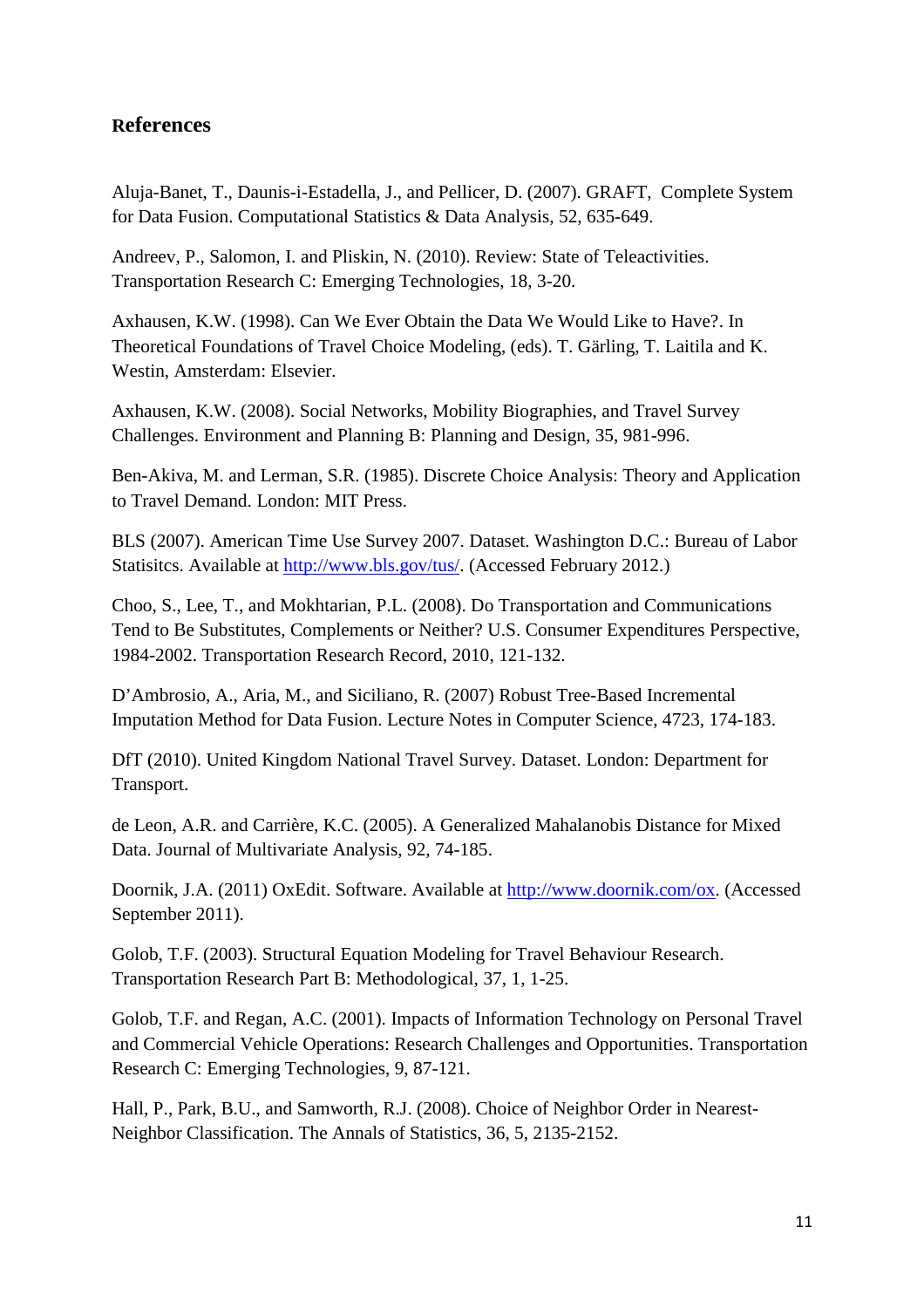Hamermesh, D.S., Frazis, H., and Stewart, J. (2005). Data Watch: American Time Use Survey. Journal of Economic Perspectives, 19, 1, 221-232.

Jöreskog, K.G. (1994). On the Estimation of Polychoric Correlations and their Asymptotic Covariance Matrix. Psychometrika, 59, 3, 381-389.

Jöreskog, K.G. (2002). Structural Equation Modeling with Ordinal Variables Using LISREL. Skokie, IL: SSI. Available at: http://www.ssicentral.com/lisrel/techdocs/ordinal.pdf. (Accessed May 2012.)

Lyons, G. and Urry, J. (2005). Travel Time Use in the Information Age. Transportation Research Part A: Policy and Practice, 39, 257-276.

McCane, B. and Albert, M. (2008). Distance Functions for Categorical and Mixed Variables. Pattern Recognition Letters, 29, 986-993.

MMI Univero (2005). Norwegian National Travel Survey, person file. Dataset.

Mokhtarian, P.L. (1990). A Typology of the Relationships between Telecommunications and Transportation. Transportation Research Part A: General, 24a, 231-242.

Noce, A.A. and McKeown, L. (2008). A New Benchmark for Internet Use: A Logistic Modelling of Factors Influencing Internet Use in Canada, 2005. Government Information Quarterly, 25, 462-476.

ONS (2010) ONS Opinions and Lifestyle Survey, January-April 2010. Dataset. London: Office for National Statistics.

Pawlak, J., Polak, J.W., and Sivakumar, A. (2011). The Consequences of the Productive Use of Travel Time: Revisiting the Goods-Leisure Trade-off in the Era of Pervasive ICT. Paper prepared for the International Choice Modelling Conference, 4-6 July, Leeds, United Kingdom.

Pawlak, J., Sivakumar, A., and Polak, J.W. (2012). Digital Behaviour and Physical Mobility: A Cross-country Structural Equation Approach. Paper prepared for the International Association for Travel Behaviour Conference, 15-20 July 2012, Toronto, Canada.

PEW (2007). February-March 2007 Tracking. Dataset. PEW Research Center. Available at http://pewinternet.org/Shared-Content/Data-Sets/2007/FebruaryMarch-2007-Tracking.aspx. (Accessed in Feburary 2012.)

Robinson, S. and Polak, J.W. (2005). Modelling Urban Link Travel Time with Inductive Loop Detector data using the k-NN method. Transportation Research Record, 1935, 47-56.

Rubin, D.B. (1987). Multiple Imputation for Non-response in Surveys. Chichester: John Wiley & Sons.

Salomon, I. (1986). Telecommunications and Travel Relationships: A Review. Transportation Research Part A: General, 20, 3, 223-238.